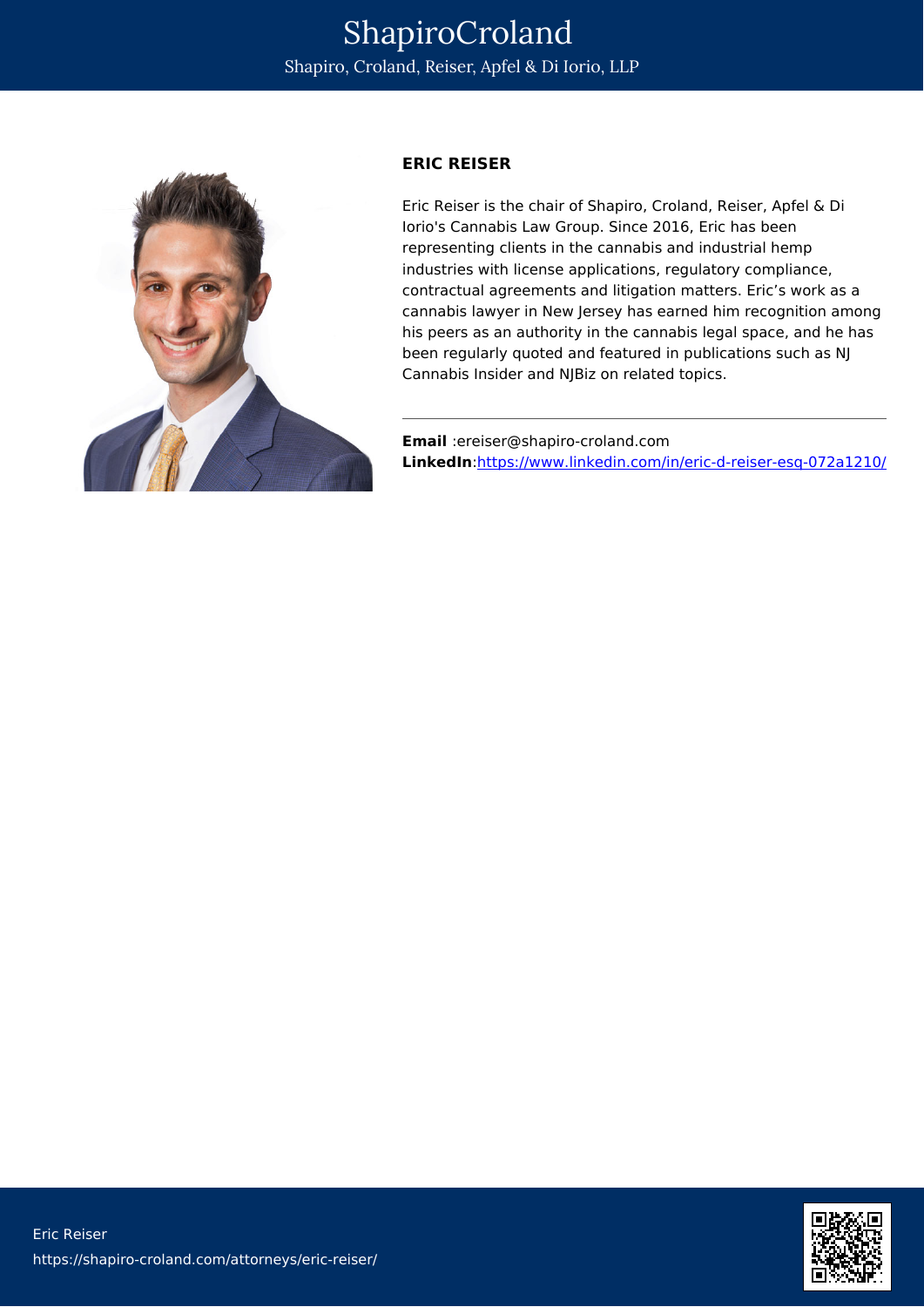## **BIOGRAPHY**

Eric Reiser is the chair of Shapiro, Croland, Reiser, Apfel & Di Iorio's Cannabis Law Group. Since 2016, Eric has been representing clients in the cannabis and industrial hemp industries with license applications, regulatory compliance, contractual agreements and litigation matters. Eric's work as a cannabis lawyer in New Jersey has earned him recognition among his peers as an authority in the cannabis legal space, and he has been regularly quoted and featured in publications such as NJ Cannabis Insider and NJBiz on related topics.

In addition to cannabis law, Eric concentrates his practice in complex business litigation and probate litigation, and handles trial and appellate matters in New Jersey and New York State and federal courts. Eric further focuses his practice on corporate divorce matters involving partnership and shareholder disputes, corporate derivative actions, restrictive covenant disputes and actions involving temporary and preliminary injunctions.

Eric also represents clients in fraudulent transfer litigation, contested guardianships, business counseling, intellectual property law protection and litigation, bankruptcy filings, bankruptcy court litigation and corporate dissolutions.

Prior to entering private practice, Eric was a Judicial Law Clerk for the Hon. Margaret M. McVeigh, P.J.Ch., in the Chancery Division – General Equity Part, Passaic Vicinage, Paterson, NJ. Following his Chancery clerkship, Eric was Judicial Law Clerk for the Hon. Michael B. Kaplan, U.S.B.J., in the United States Bankruptcy Court, District of New Jersey, Trenton, NJ.

## **Awards & Recognition**

Listed in:

- New Jersey Super Lawyers® Rising Stars 2016-2021
- Best Lawyers® Bankruptcy and Creditor Debtor Rights 2018-2021
- Bergen Magazine "Top Lawyer" Commercial Litigation 2018

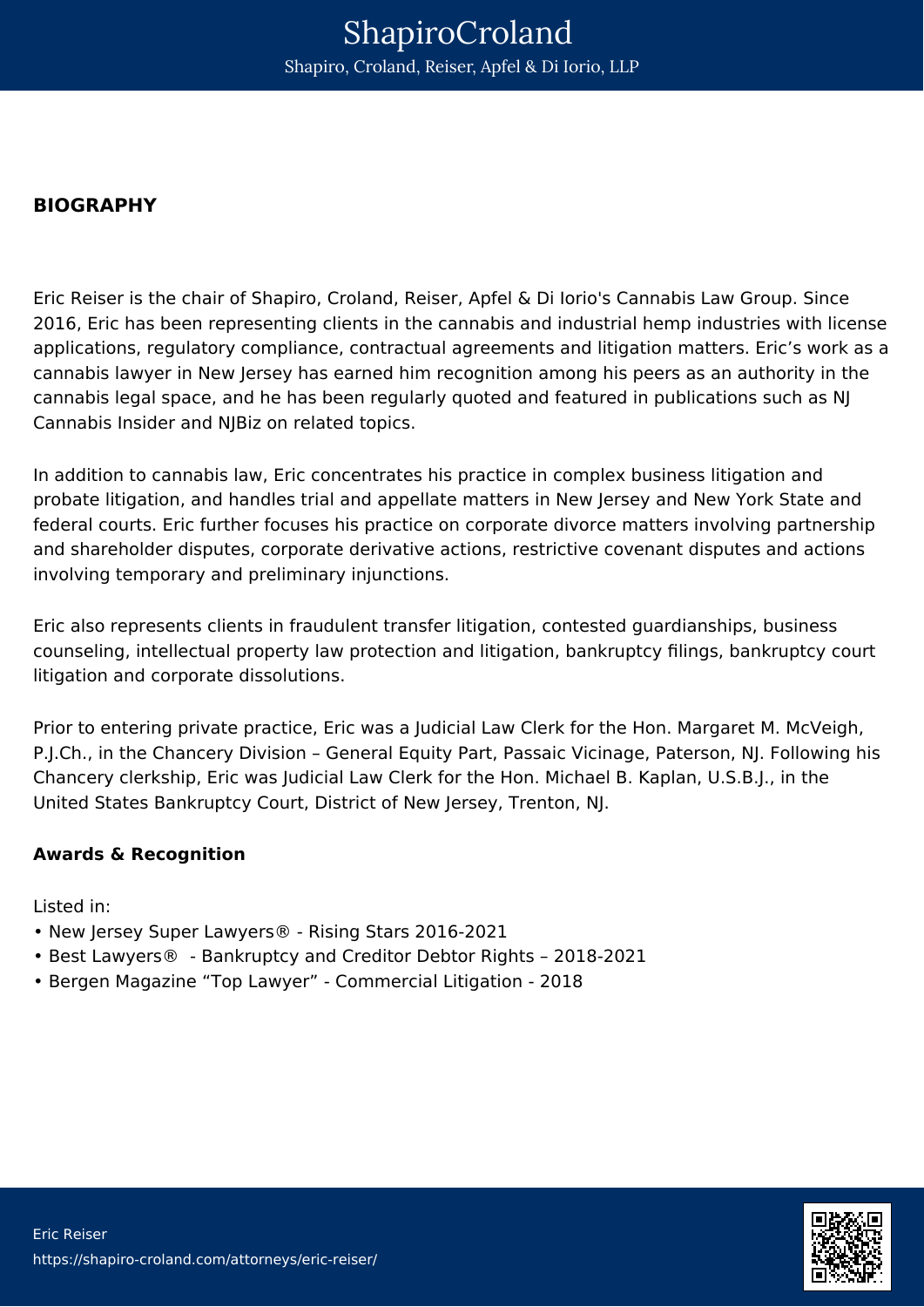Selection methodology for awards and honors can be found **[here](https://cannabislawyers.io/disclaimer)**.

No aspect of these advertisements have been approved by the Supreme Court of New Jersey.

## **Memberships & Activities**

- New Jersey State Bar Association
- New Jersey State Bar Association Cannabis Law Committee & Litigation Subcommittee
- Bergen County Bar Association
- Passaic County Bar Association
- Justice Morris Pashman American Inn of Court
- District IIA Fee Arbitration Committee
- New Jersey CannaBusiness Association
- New Jersey Chapter of the University of Michigan Alumni Association, former Vice President